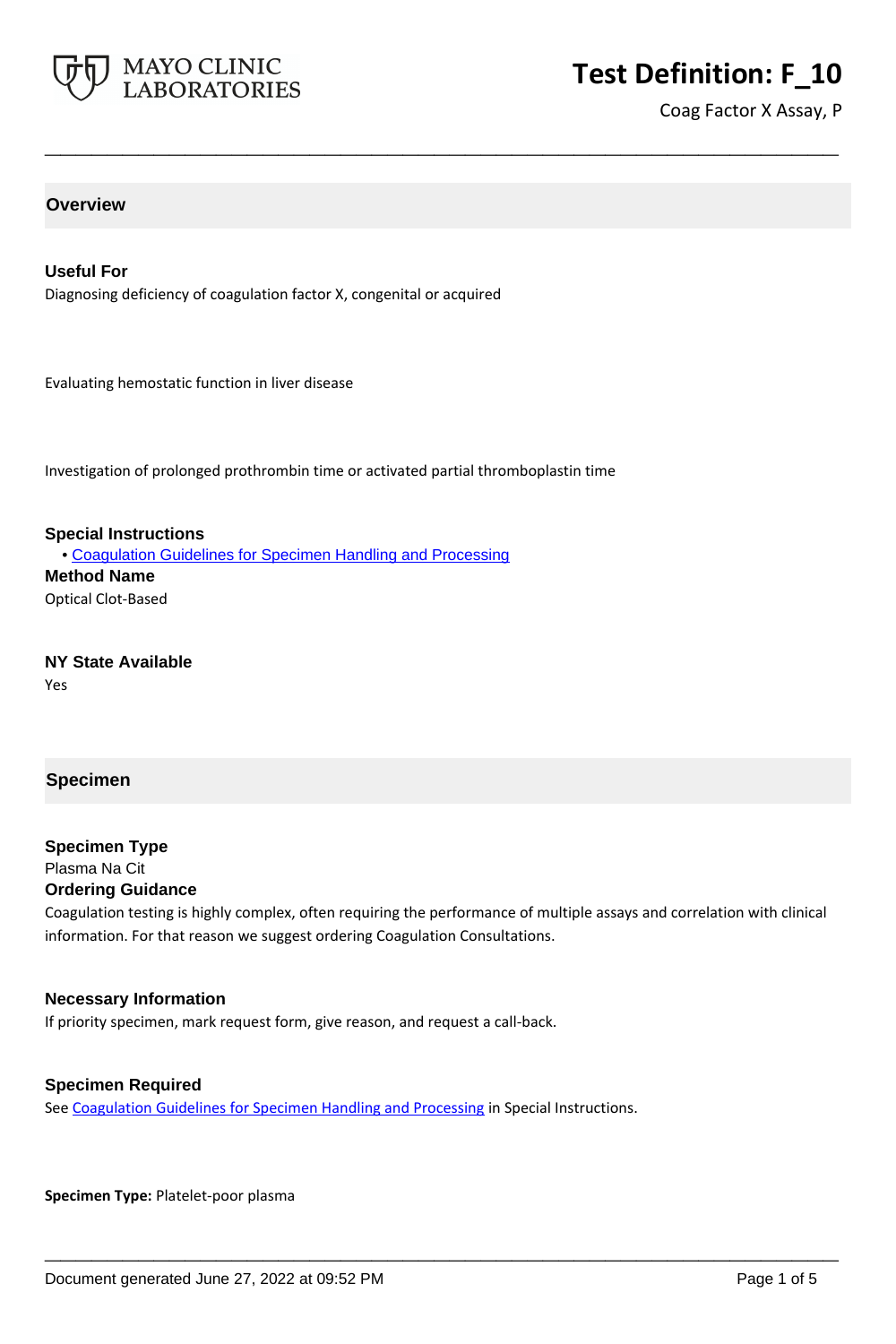

#### **Collection Container/Tube:** Light-blue top (citrate)

**Submission Container/Tube:** Plastic vial

**Specimen Volume:** 1 mL

#### **Collection Instructions:**

1. Within 4 hours of collection, centrifuge, transfer all plasma into a plastic vial, and centrifuge plasma again. Aliquot plasma into separate plastic vial leaving 0.25 mL in the bottom of centrifuged vial.

**\_\_\_\_\_\_\_\_\_\_\_\_\_\_\_\_\_\_\_\_\_\_\_\_\_\_\_\_\_\_\_\_\_\_\_\_\_\_\_\_\_\_\_\_\_\_\_\_\_\_\_**

2. Freeze plasma immediately (no longer than 4 hours after collection) at -20 degrees C, or, ideally at < or =-40 degrees C.

#### **Additional Information:**

- 1. Double-centrifuged specimen is critical for accurate results as platelet contamination may cause spurious results.
- 2. Each coagulation assay requested should have its own vial.

#### **Forms**

If not ordering electronically, complete, print, and send a [Coagulation Test Request](https://www.mayocliniclabs.com/it-mmfiles/coagulation-test-request-form.pdf) (T753) with the specimen.

#### **Reject Due To**

Gross hemolysis Reject Gross lipemia Reject Gross icterus Reject

#### **Specimen Minimum Volume**

0.5 mL

#### **Specimen Stability Information**

| Specimen Type | <b>Temperature</b> | <b>Time</b> | <b>Special Container</b> |
|---------------|--------------------|-------------|--------------------------|
| Plasma Na Cit | Frozen (preferred) | 14 days     |                          |

# **Clinical & Interpretive**

#### **Clinical Information**

Factor X is a vitamin K-dependent serine protease that is synthesized in the liver. Its biological half-life is 24 to 48 hours. Factor X participates in both intrinsic and extrinsic pathways of coagulation (final common pathway) by serving as the enzyme (factor Xa) in the prothrombinase complex.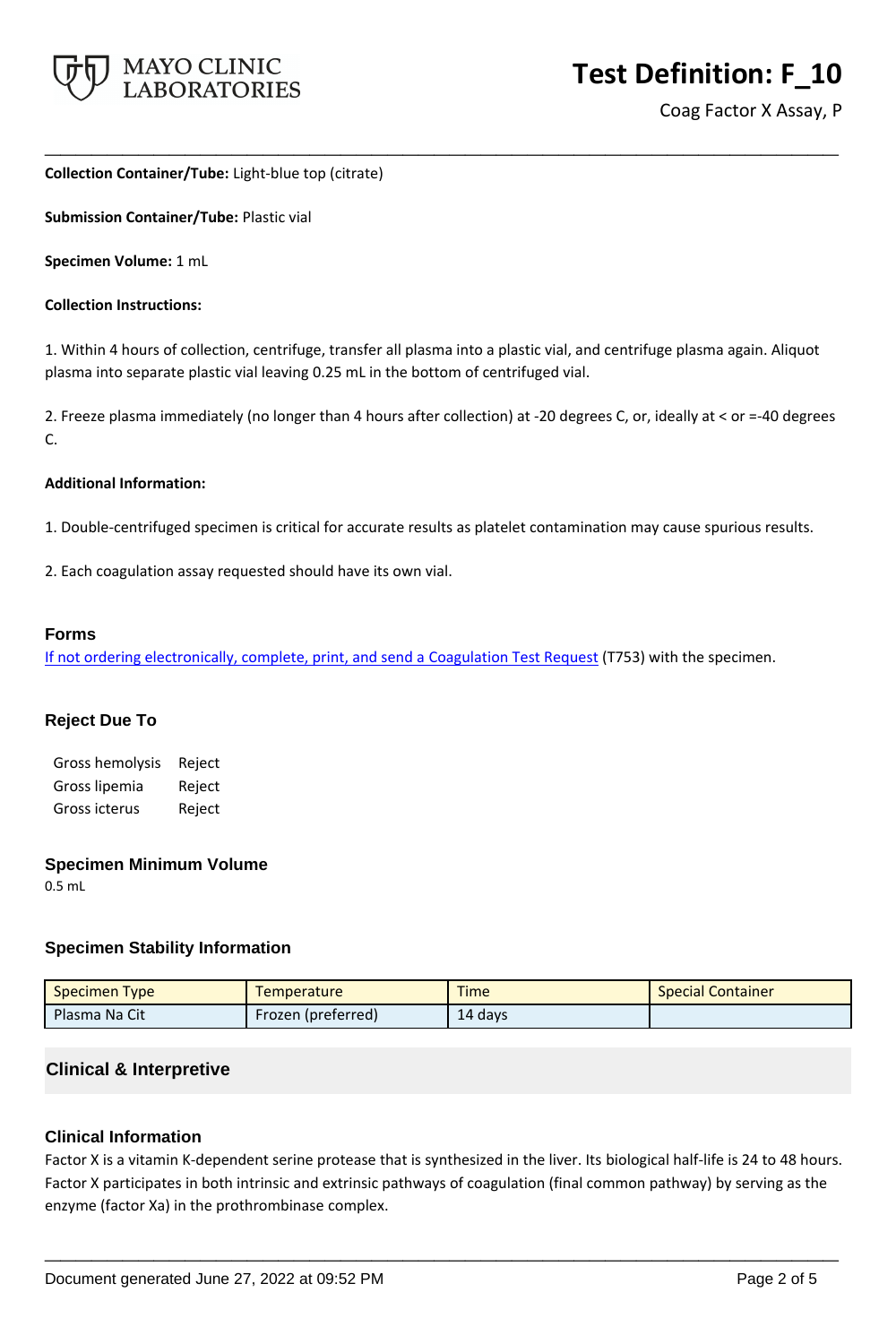

Congenital factor X deficiency is rare. Acquired deficiency associated with liver disease, warfarin therapy, vitamin K deficiency, systemic amyloidosis and inhibitors (rare). Deficiency may cause prolonged prothrombin time and activated partial thromboplastin time.

**\_\_\_\_\_\_\_\_\_\_\_\_\_\_\_\_\_\_\_\_\_\_\_\_\_\_\_\_\_\_\_\_\_\_\_\_\_\_\_\_\_\_\_\_\_\_\_\_\_\_\_**

#### **Reference Values**

Adults: 70-150%

Normal, full-term newborn infants or healthy premature infants may have decreased levels (> or =15-20%) which may not reach adult levels for > or =180 days postnatal.\*

\*See Pediatric Hemostasis References section in [Coagulation Guidelines for Specimen Handling and Processing](https://www.mayocliniclabs.com/it-mmfiles/Coagulation_Studies.pdf) in Special Instructions.

#### **Interpretation**

Acquired deficiency is more common than congenital deficiency.

Homozygotes: <25%

Heterozygotes: 25% to 50%

#### **Cautions**

Liver disease, warfarin therapy, or vitamin K deficiency may lower factor X levels.

#### **Clinical Reference**

1. Girolami A, Scandellari R, Scapin M, Vettore S: Congenital bleeding disorders of the vitamin K-dependent clotting factors. Vitam Horm 2008;78:281-374

2. Brenner B, Kuperman AA, Watzka M, Oldenburg J: Vitamin K-dependent coagulation factors deficiency. Semin Thromb Hemost 2009 Jun;35(4):439-446

3. Menegatti M, Peyvandi F: Factor X deficiency. Semin Thromb Hemost 2009 Jun;35(4):407-415

4. Girolami A, Ruzzon E, Tezza F, et al: Congenital FX deficiency combined with other clotting defects or with other abnormalities: a critical evaluation of the literature. Haemophilia 2008;14(2):323-328

5. Girolami A, Scarparo P, Scandellari R, Allemand E: Congenital factor X deficiencies with a defect only or predominantly in the extrinsic or in the intrinsic system: a critical evaluation. Am J Hematol 2008;83(8):668-671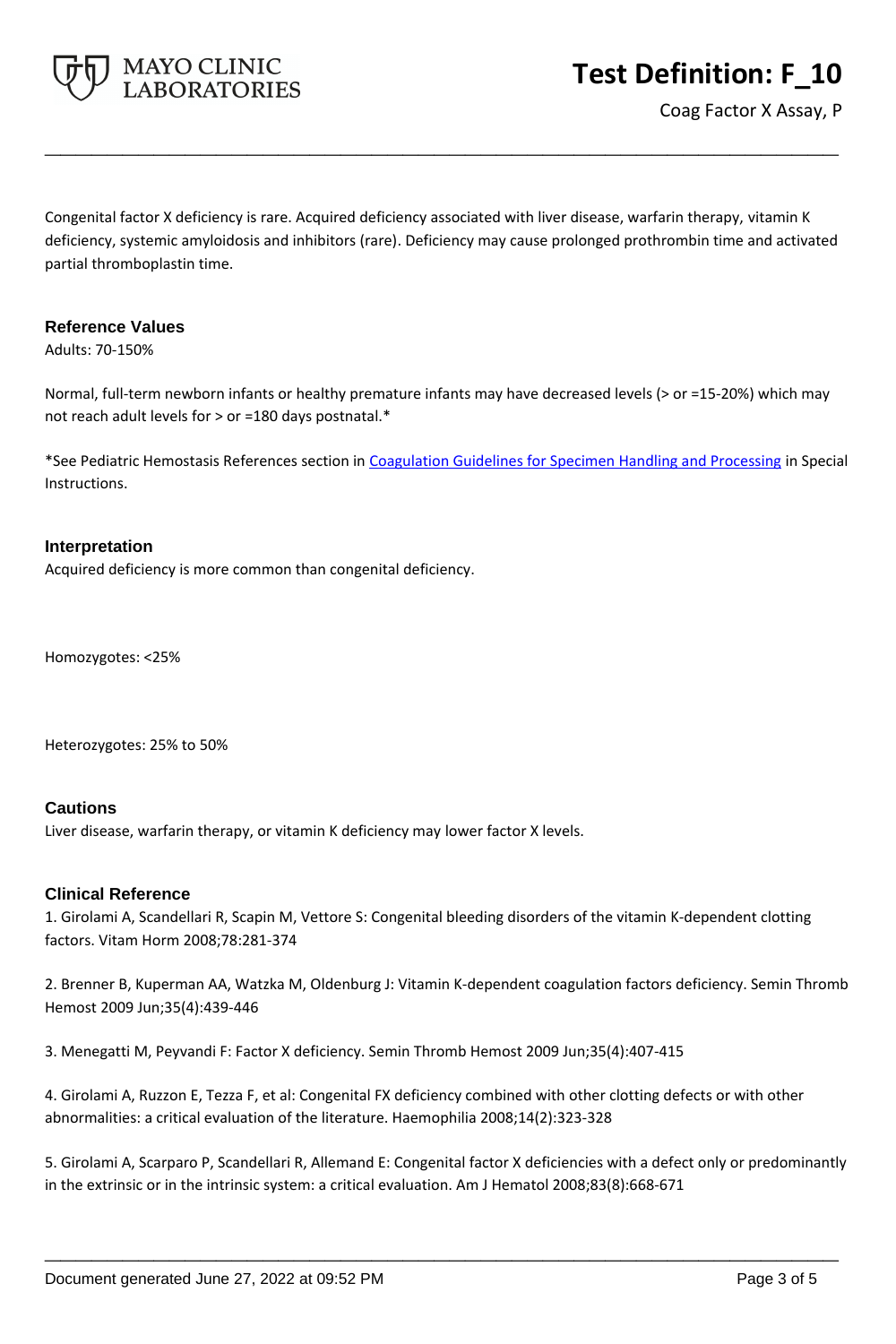

# **Test Definition: F\_10**

Coag Factor X Assay, P

## **Performance**

#### **Method Description**

The factor X assay is performed on the Instrumentation Laboratory ACL TOP using the prothrombin time (PT) method and a factor-deficient substrate. Patient plasma is combined and incubated with a factor X-deficient substrate (normal plasma depleted of factor X by immunoadsorption). After a specified incubation time, a PT reagent is added to trigger the coagulation process in the mixture. Then the time to clot formation is measured optically at a wavelength of 671 nm.(Owen CA Jr, Bowie EJW, Thompson JH Jr: Diagnosis of Bleeding Disorders. Second edition. Little, Brown and Company, Boston, MA. 1975; Meijer P, Verbruggen and Spannagi M: Chapter 33: Clotting factors and inhibitors: Assays and Interpretation. In Laboratory Hematology Practice. Edited by K Kottke-Marchant. Wiley Blackwell Publishing, 2012, pp 435-446)

**\_\_\_\_\_\_\_\_\_\_\_\_\_\_\_\_\_\_\_\_\_\_\_\_\_\_\_\_\_\_\_\_\_\_\_\_\_\_\_\_\_\_\_\_\_\_\_\_\_\_\_**

**PDF Report**

No

# **Specimen Retention Time**

7 days

#### **Performing Laboratory Location** Rochester

# **Fees & Codes**

#### **Test Classification**

This test has been modified from the manufacturer's instructions. Its performance characteristics were determined by Mayo Clinic in a manner consistent with CLIA requirements. This test has not been cleared or approved by the US Food and Drug Administration.

# **CPT Code Information**

85260

#### **LOINC® Information**

| <b>Test ID</b> | <b>Test Order Name</b> | <b>Order LOINC Value</b> |
|----------------|------------------------|--------------------------|
| 10             | Coag Factor X Assay, P | 3218-5                   |